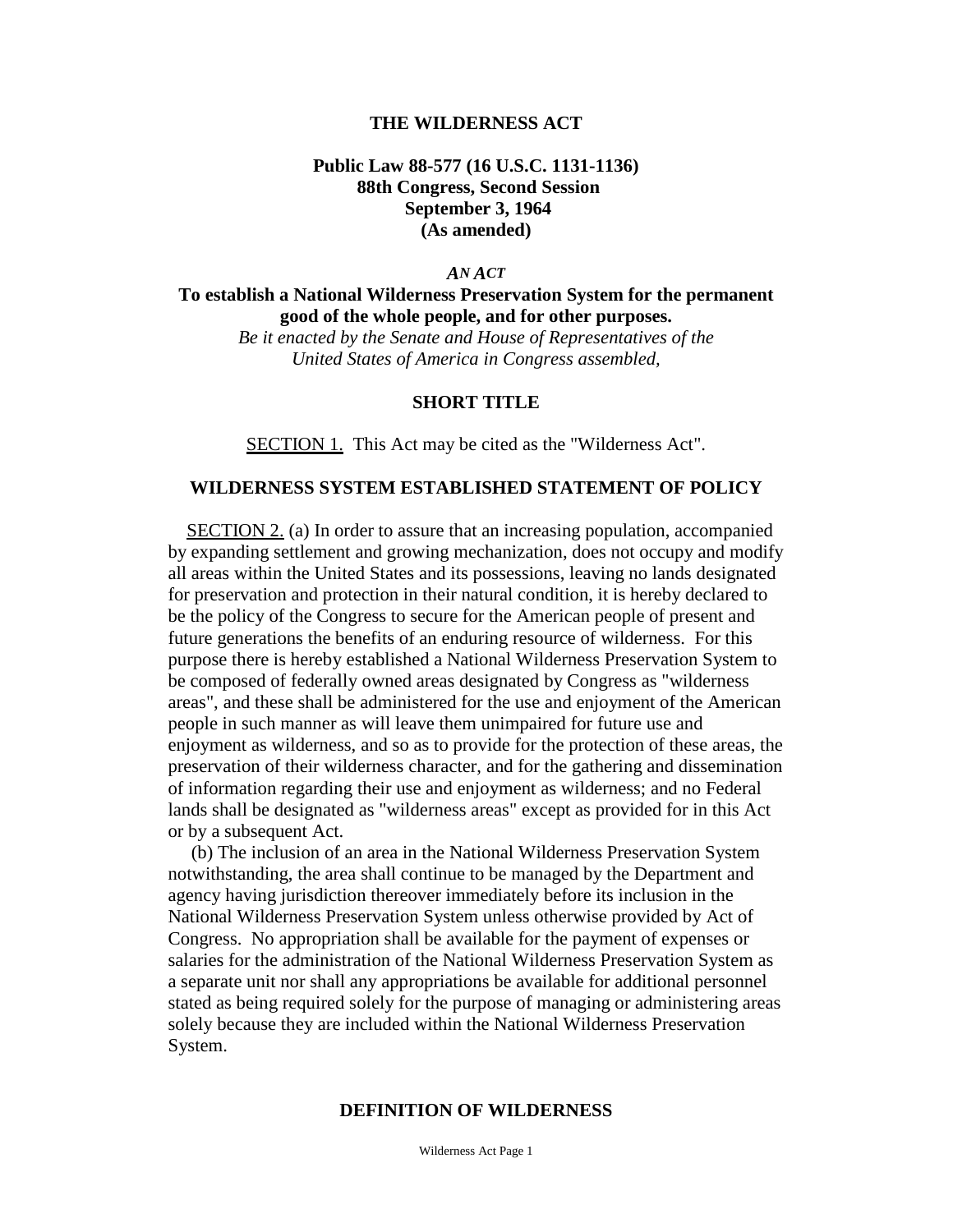(c) A wilderness, in contrast with those areas where man and his works dominate the landscape, is hereby recognized as an area where the earth and its community of life are untrammeled by man, where man himself is a visitor who does not remain. An area of wilderness is further defined to mean in this Act an area of undeveloped Federal land retaining its primeval character and influence, without permanent improvements or human habitation, which is protected and managed so as to preserve its natural conditions and which (1) generally appears to have been affected primarily by the forces of nature, with the imprint of man's work substantially unnoticeable; (2) has outstanding opportunities for solitude or a primitive and unconfined type of recreation; (3) has at least five thousand acres of land or is of sufficient size as to make practicable its preservation and use in an unimpaired condition; and (4) may also contain ecological, geological, or other features of scientific, educational, scenic, or historical value.

# **NATIONAL WILDERNESS PRESERVATION SYSTEM-EXTENT OF SYSTEM**

SECTION 3. (a) All areas within the national forests classified at least 30 days before the effective date of this Act by the Secretary of Agriculture or the Chief of the Forest Service as "wilderness", "wild", or "canoe" are hereby designated as wilderness areas. The Secretary of Agriculture shall–

 (1) Within one year after the effective date of this Act, file a map and legal description of each wilderness area with the Interior and Insular Affairs Committees of the United States Senate and the House of Representatives, and such descriptions shall have the same force and effect as if included in this Act: *Provided, however,* That correction of clerical and typographical errors in such legal descriptions and maps may be made.

 (2) Maintain, available to the public, records pertaining to said wilderness areas, including maps and legal descriptions, copies of regulations governing them, copies of public notices of, and reports submitted to Congress regarding pending additions, eliminations, or modifications. Maps, legal descriptions, and regulations pertaining to wilderness areas within their respective jurisdictions also shall be available to the public in the offices of regional foresters, national forest supervisors, and forest rangers.

 (b) *(Classification)* The Secretary of Agriculture shall, within ten years after the enactment of this Act, review, as to its suitability or nonsuitability for preservation as wilderness, each area in the national forests classified on the effective date of this Act by the Secretary of Agriculture or the Chief of the Forest Service as "primitive" and report his findings to the President. *(Presidential recommendation to Congress)* The President shall advise the United States Senate and House of Representatives of his recommendations with respect to the designation as "wilderness" or other reclassification of each area on which review has been completed, together with maps and a definition of boundaries. Such advice shall be given with respect to not less than one-third of all the areas now classified as "primitive" within three years after the enactment of this Act, and the remaining areas within ten years after the enactment of this Act. *(Congressional*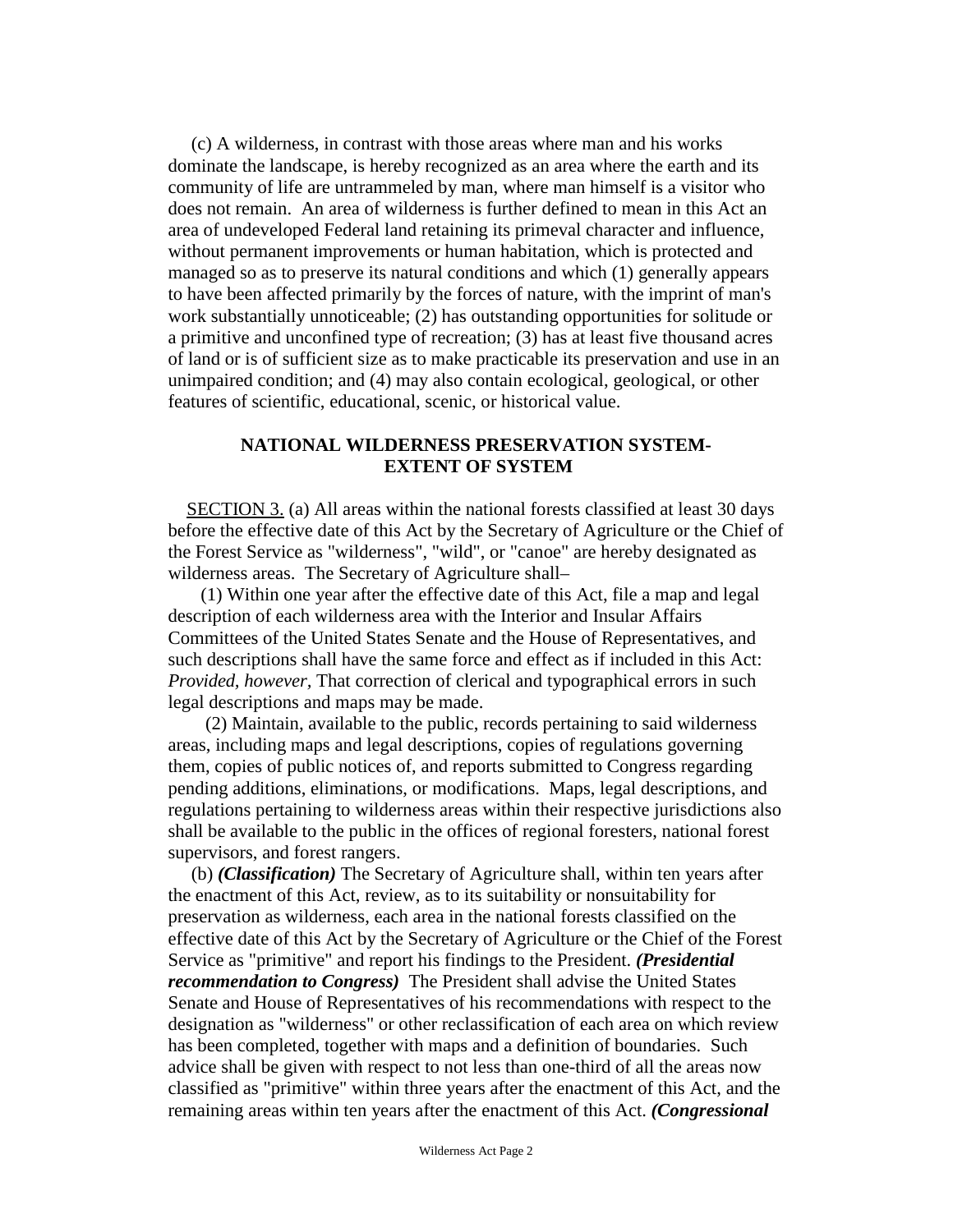*approval)* Each recommendation of the President for designation as "wilderness" shall become effective only if so provided by an Act of Congress. Areas classified as "primitive" on the effective date of this Act shall continue to be administered under the rules and regulations affecting such areas on the effective date of this Act until Congress has determined otherwise. Any such area may be increased in size by the President at the time he submits his recommendations to the Congress by not more than five thousand acres with no more than one thousand two hundred and eighty acres of such increase in any one compact unit; if it is proposed to increase the size of any such area by more than five thousand acres or by more than one thousand two hundred and eighty acres in any one compact unit the increase in size shall not become effective until acted upon by Congress. Nothing herein contained shall limit the President in proposing, as part of his recommendations to Congress, the alteration of existing boundaries of primitive areas or recommending the addition of any contiguous area of national forest lands predominantly of wilderness value. Notwithstanding any other provisions of this Act, the Secretary of Agriculture may complete his review and delete such areas as may be necessary, but not to exceed seven thousand acres, from the southern tip of the Gore Range-Eagles Nest Primitive Area, Colorado, if the Secretary determines that such action is in the public interest.

(c) *(Report to President)* Within ten years after the effective date of this Act the Secretary of the Interior shall review every roadless area of five thousand contiguous acres or more in the national parks, monuments, and other units of the national park system and every such area of, and every roadless island within, the national wildlife refuges and game ranges, under his jurisdiction on the effective date of this Act and shall report to the President his recommendation as to the suitability or nonsuitability of each such area or island for preservation as wilderness. *(Presidential recommendation to Congress)* The President shall advise the President of the Senate and the Speaker of the House of Representatives of his recommendation with respect to the designation as wilderness of each such area or island on which review has been completed, together with a map thereof and a definition of its boundaries. Such advice shall be given with respect to not less than one-third of the areas and islands to be reviewed under this subsection within three years after enactment of this Act, not less than two-thirds within seven years of enactment of this Act, and the remainder within ten years of enactment of this Act. *(Congressional approval)* A recommendation of the President for designation as wilderness shall become effective only if so provided by an Act of Congress. Nothing contained herein shall, by implication or otherwise, be construed to lessen the present statutory authority of the Secretary of the Interior with respect to the maintenance of roadless areas within units of the national park system.

 (d)(1) *(Suitability)* The Secretary of Agriculture and the Secretary of the Interior shall, prior to submitting any recommendations to the President with respect to the suitability of any area for preservation as wilderness—

 (A) *(Publication in Federal Register)* give such public notice of the proposed action as they deem appropriate, including publication in the Federal Register and in a newspaper having general circulation in the area or areas in the vicinity of the affected land;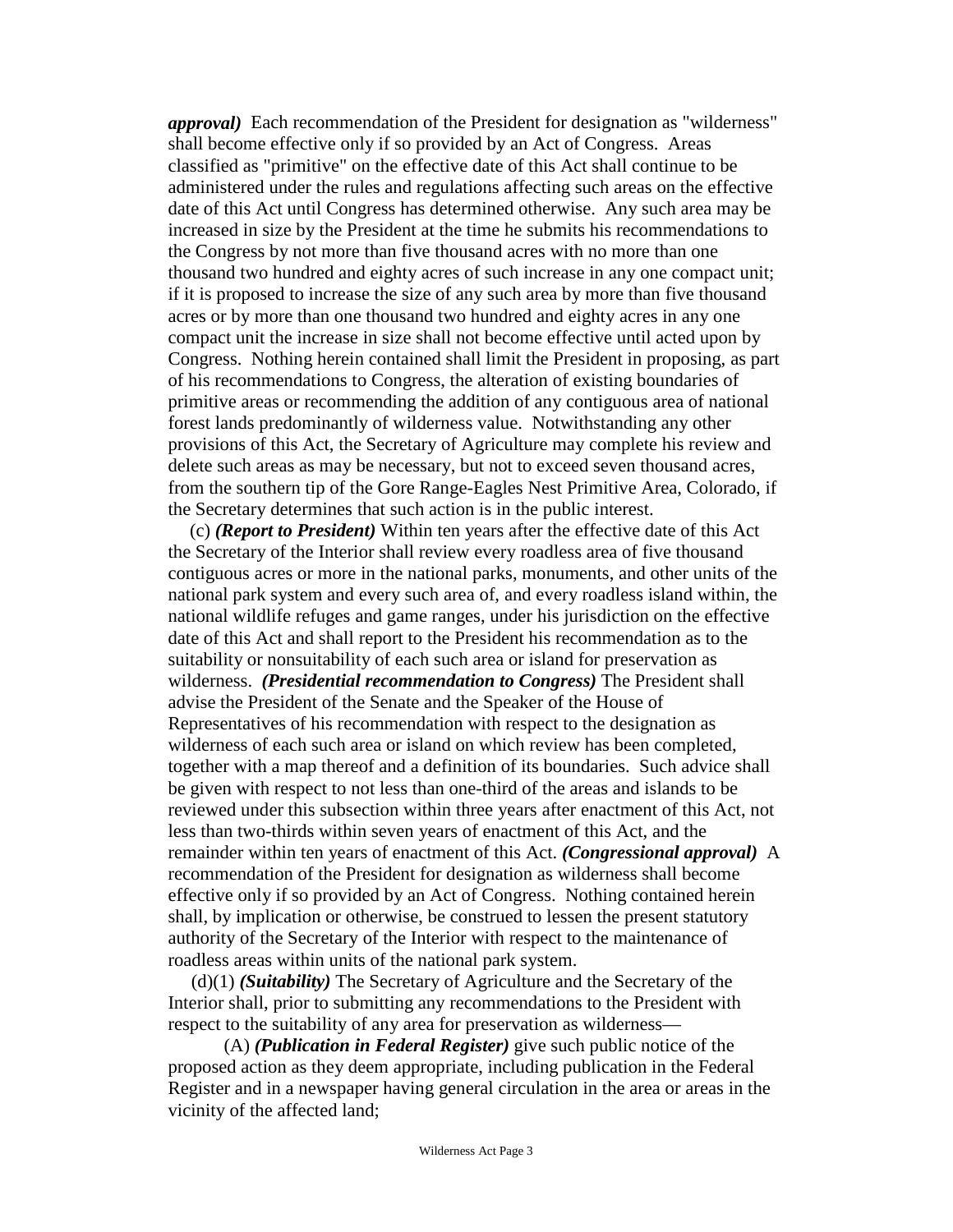(B) *(Hearings)* hold a public hearing or hearings at a location or locations convenient to the area affected. The hearings shall be announced through such means as the respective Secretaries involved deem appropriate, including notices in the Federal Register and in newspapers of general circulation in the area: *Provided,* That if the lands involved are located in more than one State, at least one hearing shall be held in each State in which a portion of the land lies;

 (C) at least thirty days before the date of a hearing advise the Governor of each State and the governing board of each county, or in Alaska the borough, in which the lands are located, and Federal departments and agencies concerned, and invite such officials and Federal agencies to submit their views on the proposed action at the hearing or by no later than thirty days following the date of the hearing.

 (2) Any views submitted to the appropriate Secretary under the provisions of (1) of this subsection with respect to any area shall be included with any recommendations to the President and to Congress with respect to such area

 (e) *(Proposed modification)* Any modification or adjustment of boundaries of any wilderness area shall be recommended by the appropriate Secretary after public notice of such proposal and public hearing or hearings as provided in subsection (d) of this section. The proposed modification or adjustment shall then be recommended with map and description thereof to the President. The President shall advise the United States Senate and the House of Representatives of his recommendations with respect to such modification or adjustment and such recommendations shall become effective only in the same manner as provided for in subsections (b) and (c) of this section.

#### **USE OF WILDERNESS AREAS**

SECTION 4. (a) The purposes of this Act are hereby declared to be within and supplemental to the purposes for which national forests and units of the national park and wildlife refuge systems are established and administered and--

 (1) Nothing in this Act shall be deemed to be in interference with the purpose for which national forests are established as set forth in the Act of June 4, 1897 (30 Stat.11), and the Multiple-Use Sustained-Yield Act of June 12, 1960 (74 Stat. 215).

 (2) Nothing in this Act shall modify the restrictions and provisions of the Shipstead-Nolan Act (Public Law 539, Seventy-first Congress, July 10, 1930; 46 Stat. 1020), the Thye-Blatnik Act (Public Law 733, Eightieth Congress, June 2, 1948; 62 Stat. 568), and the Humphrey-Thye-Blatnik-Andersen Act (Public Law 607, Eighty-fourth Congress, June 22, 1956; 70 Stat. 326), as applying to the Superior National Forest or the regulations of the Secretary of Agriculture.

 (3) Nothing in this Act shall modify the statutory authority under which units of the national park system are created. Further, the designation of any area of any park, monument, or other unit of the national park system as a wilderness area pursuant to this Act shall in no manner lower the standards evolved for the use and preservation of such park, monument, or other unit of the national park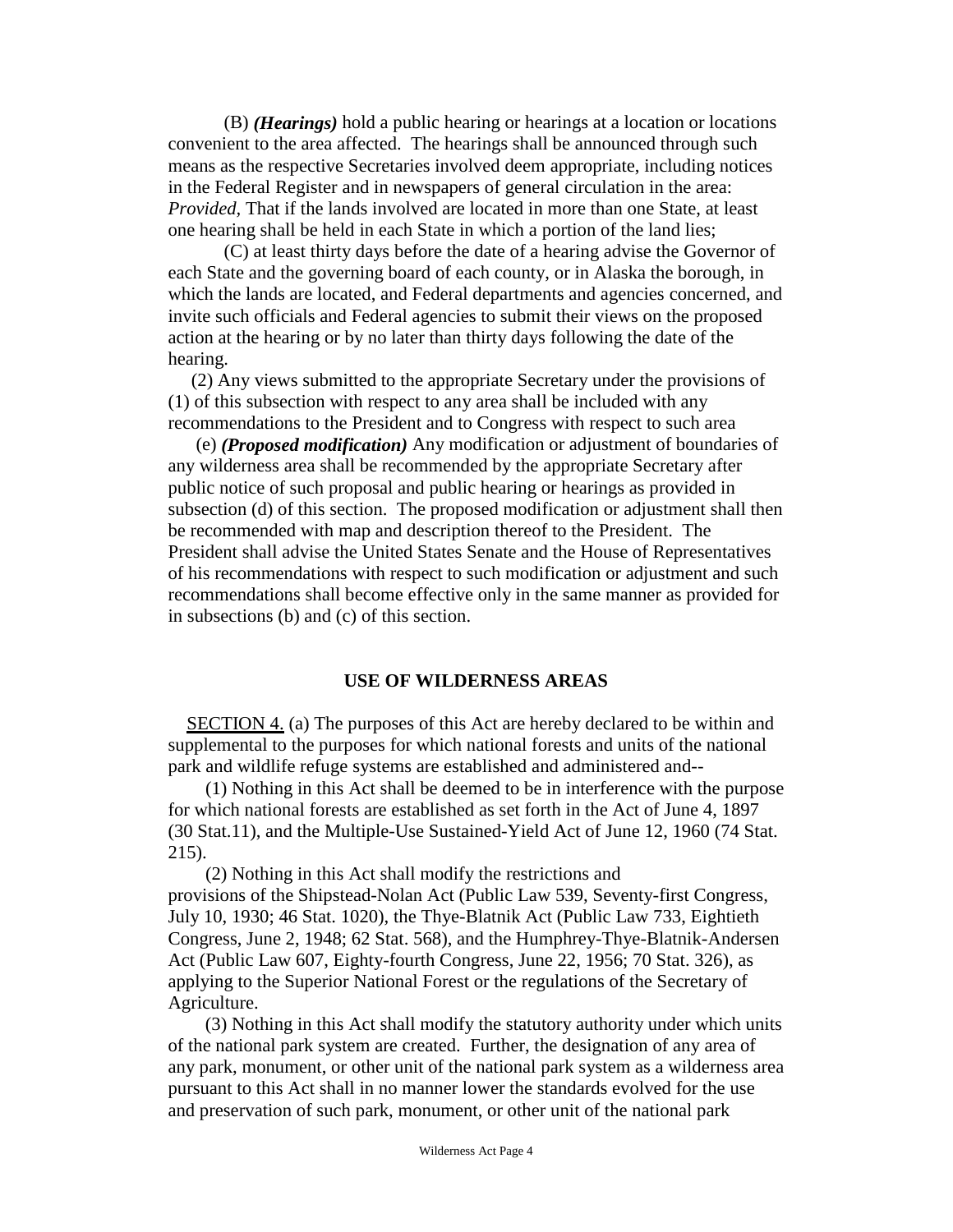system in accordance with section  $100101(b)(1)$ , chapter 1003, and sections 100751(a), 100752, 100753, and 102101 of title 54, United States Code, the statutory authority under which the area was created, or any other Act of Congress which might pertain to or affect such area, including, but not limited to, section 3(2) of the Federal Power Act (16 U.S.C. 796(2)); and chapters 3201 and 3203 of title 54, United States Code.

 (b) Except as otherwise provided in this Act, each agency administering any area designated as wilderness shall be responsible for preserving the wilderness character of the area and shall so administer such area for such other purposes for which it may have been established as also to preserve its wilderness character. Except as otherwise provided in this Act, wilderness areas shall be devoted to the public purposes of recreational, scenic, scientific, educational, conservation, and historical use.

### **PROHIBITION OF CERTAIN USES**

 (c) Except as specifically provided for in this Act, and subject to existing private rights, there shall be no commercial enterprise and no permanent road within any wilderness area designated by this Act and except as necessary to meet minimum requirements for the administration of the area for the purpose of this Act (including measures required in emergencies involving the health and safety of persons within the area), there shall be no temporary road, no use of motor vehicles, motorized equipment or motorboats, no landing of aircraft, no other form of mechanical transport, and no structure or installation within any such area.

#### **SPECIAL PROVISIONS**

(d) The following special provisions are hereby made:

 (1) Within wilderness areas designated by this Act the use of aircraft or motorboats, where these uses have already become established, may be permitted to continue subject to such restrictions as the Secretary of Agriculture deems desirable. In addition, such measure may be taken as may be necessary in the control of fire, insects, and diseases, subject to such conditions as the Secretary deems desirable.

 (2) Nothing in this Act shall prevent within national forest wilderness areas any activity, including prospecting, for the purpose of gathering information about mineral or other resources, if such activity is carried on in a manner compatible with the preservation of the wilderness environment. Furthermore, in accordance with such program as the Secretary of the Interior shall develop and conduct in consultation with the Secretary of Agriculture, such areas shall be surveyed on a planned, recurring basis consistent with the concept of wilderness preservation by the Geological Survey and the Bureau of Mines to determine the mineral values, if any, that may be present; and the results of such surveys shall be made available to the public and submitted to the President and Congress.

 (3) *(Mineral leases, claims, etc)* Notwithstanding any other provisions of this Act, until midnight December 31, 1983, the United States mining laws and all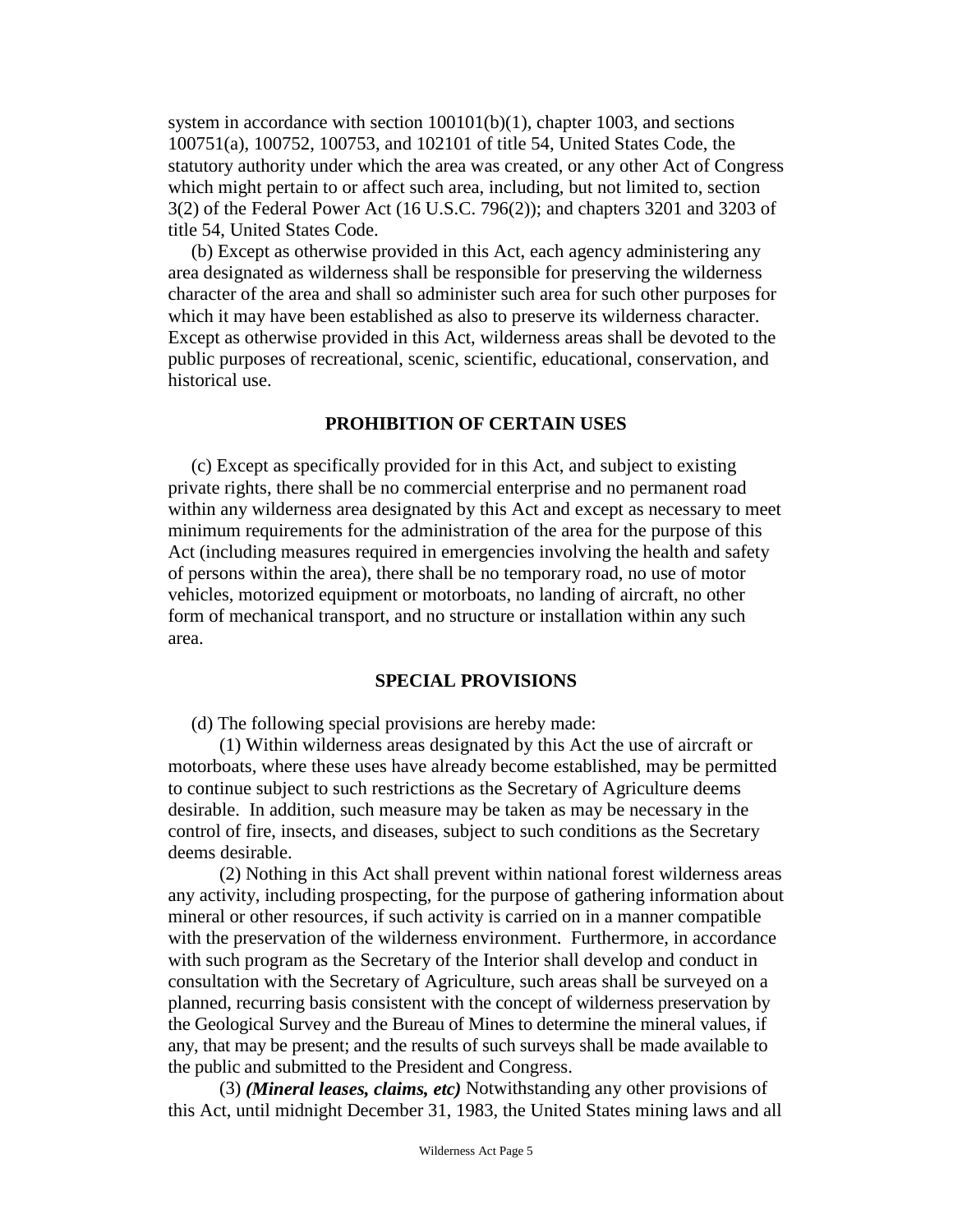laws pertaining to mineral leasing shall, to the same extent as applicable prior to the effective date of this Act, extend to those national forest lands designated by this Act as "wilderness areas"; subject, however, to such reasonable regulations governing ingress and egress as may be prescribed by the Secretary of Agriculture consistent with the use of the land for mineral location and development and exploration, drilling, and production, and use of land for transmission lines, waterlines, telephone lines, or facilities necessary in exploring, drilling, production, mining, and processing operations, including where essential the use of mechanized ground or air equipment and restoration as near as practicable of the surface of the land disturbed in performing prospecting, location, and, in oil and gas leasing, discovery work, exploration, drilling, and production, as soon as they have served their purpose. Mining locations lying within the boundaries of said wilderness areas shall be held and used solely for mining or processing operations and uses reasonably incident thereto; and hereafter, subject to valid existing rights, all patents issued under the mining laws of the United States affecting national forest lands designated by this Act as wilderness areas shall convey title to the mineral deposits within the claim, together with the right to cut and use so much of the mature timber therefrom as may be needed in the extraction, removal, and beneficiation of the mineral deposits, if needed timber is not otherwise reasonably available, and if the timber is cut under sound principles of forest management as defined by the national forest rules and regulations, but each such patent shall reserve to the United States all title in or to the surface of the lands and products thereof, and no use of the surface of the claim or the resources therefrom not reasonably required for carrying on mining or prospecting shall be allowed except as otherwise expressly provided in this Act: *Provided,* That, unless hereafter specifically authorized, no patent within wilderness areas designated by this Act shall issue after December 31, 1983, except for the valid claims existing on or before December 31, 1983. Mining claims located after the effective date of this Act within the boundaries of wilderness areas designated by this Act shall create no rights in excess of those rights which may be patented under the provisions of this subsection. Mineral leases, permits, and licenses covering lands within national forest wilderness areas designated by this Act shall contain such reasonable stipulations as may be prescribed by the Secretary of Agriculture for the protection of the wilderness character of the land consistent with the use of the land for the purposes for which they are leased, permitted, or licensed. Subject to valid rights then existing, effective January 1, 1984, the minerals in lands designated by this Act as wilderness areas are withdrawn from all forms of appropriation under the mining laws and from disposition under all laws pertaining to mineral leasing and all amendments thereto.

 (4) *(Water resources and grazing)* Within wilderness areas in the national forests designated by this Act, (1) the President may, within a specific area and in accordance with such regulations as he may deem desirable, authorize prospecting for water resources, the establishment and maintenance of reservoirs, waterconservation works, power projects, transmission lines, and other facilities needed in the public interest, including the road construction and maintenance essential to development and use thereof, upon his determination that such use or uses in the specific area will better serve the interests of the United States and the people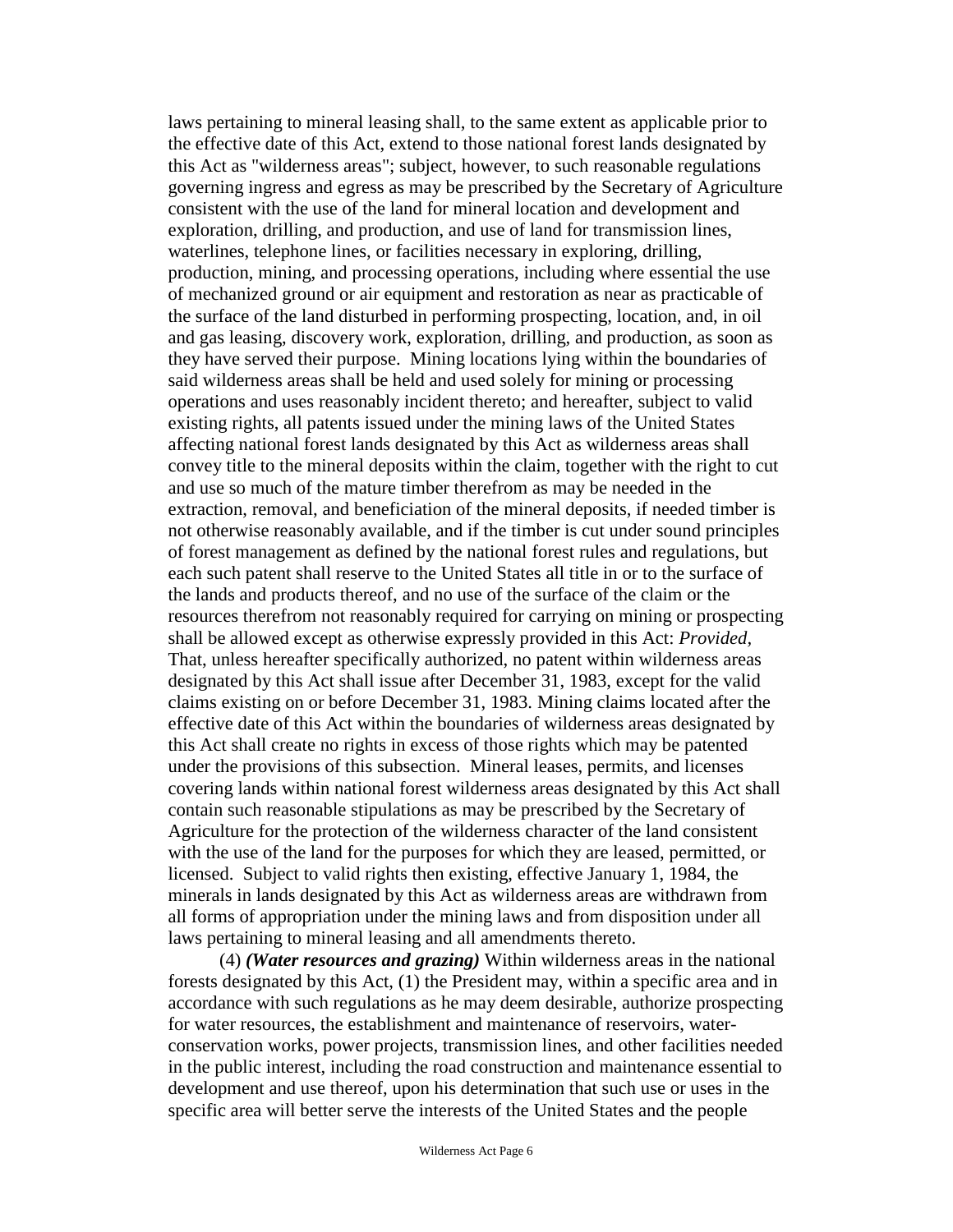thereof than will its denial; and (2) the grazing of livestock, where established prior to the effective date of this Act, shall be permitted to continue subject to such reasonable regulations as are deemed necessary by the Secretary of Agriculture.

 (5) Commercial services may be performed within the wilderness areas designated by this Act to the extent necessary for activities which are proper for realizing the recreational or other wilderness purposes of the areas.

 (6) Nothing in this Act shall constitute an express or implied claim or denial on the part of the Federal Government as to exemption from State water laws.

 (7) Nothing in this Act shall be construed as affecting the jurisdiction or responsibilities of the several States with respect to wildlife and fish in the national forests.

## **STATE AND PRIVATE LANDS WITHIN WILDERNESS AREAS**

SECTION 5. (a) In any case where State-owned or privately owned land is completely surrounded by national forest lands within areas designated by this Act as wilderness, such State or private owner shall be given such rights as may be necessary to assure adequate access to such State-owned or privately owned land by such State or private owner and their successors in interest, or the Stateowned land or privately owned land shall be exchanged for federally owned land in the same State of approximately equal value under authorities available to the Secretary of Agriculture: *(Transfers, restriction) Provided, however,* That the United States shall not transfer to a State or private owner any mineral interests unless the State or private owner relinquishes or causes to be relinquished to the United States the mineral interest in the surrounded land.

 (b) In any case where valid mining claims or other valid occupancies are wholly within a designated national forest wilderness area, the Secretary of Agriculture shall, by reasonable regulations consistent with the preservation of the area as wilderness, permit ingress and egress to such surrounded areas by means which have been or are being customarily enjoyed with respect to other such areas similarly situated.

 (c) *(Acquisition)* Subject to the appropriation of funds by Congress, the Secretary of Agriculture is authorized to acquire privately owned land within the perimeter of any area designated by this Act as wilderness if (1) the owner concurs in such acquisition or (2) the acquisition is specifically authorized by Congress.

### **GIFTS, BEQUESTS, AND CONTRIBUTIONS**

SECTION 6. (a) The Secretary of Agriculture may accept gifts or bequests of land within wilderness areas designated by this Act for preservation as wilderness. The Secretary of Agriculture may also accept gifts or bequests of land adjacent to wilderness areas designated by this Act for preservation as wilderness if he has given sixty days advance notice thereof to the President of the Senate and the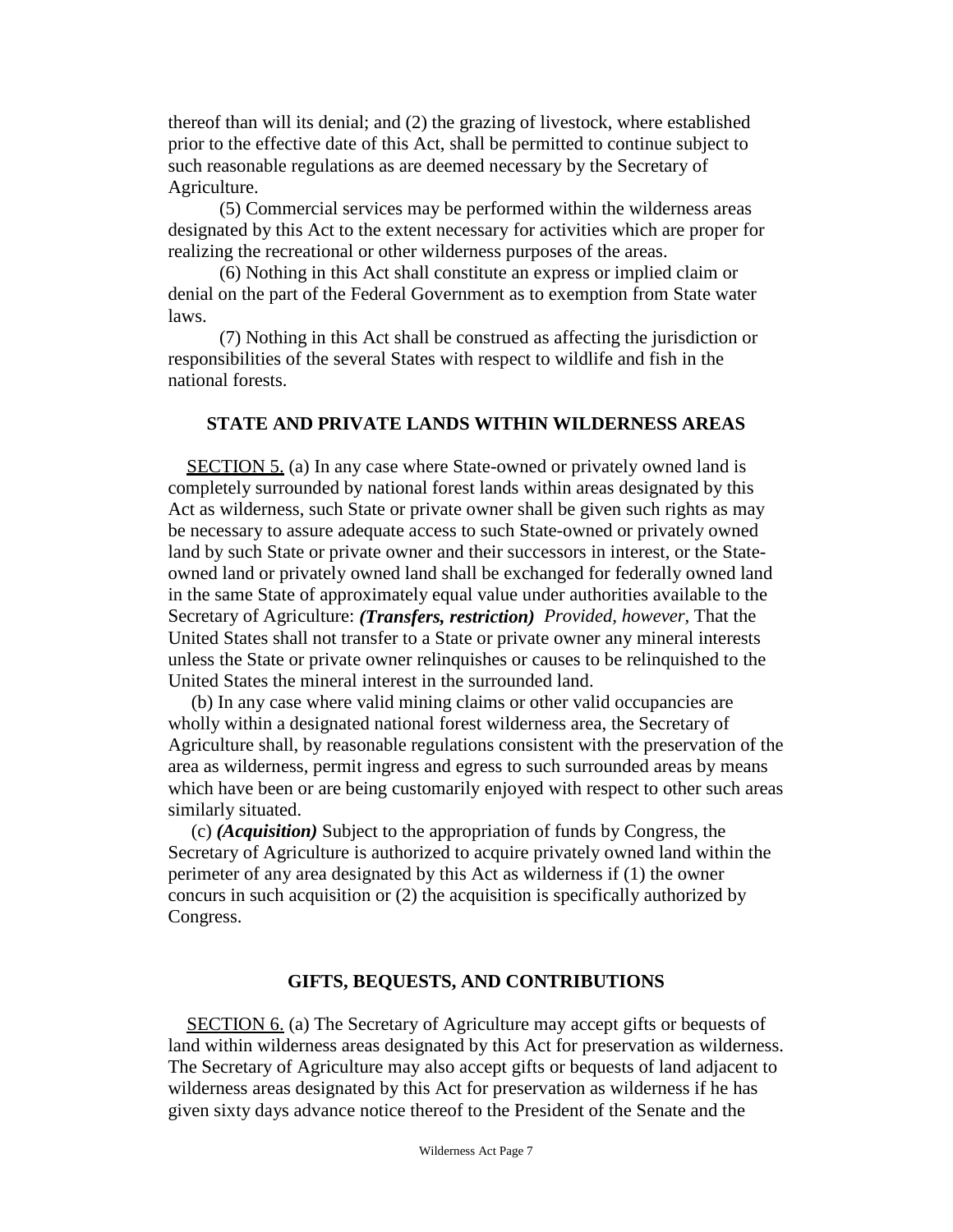Speaker of the House of Representatives. Land accepted by the Secretary of Agriculture under this section shall become part of the wilderness area involved. Regulations with regard to any such land may be in accordance with such agreements, consistent with the policy of this Act, as are made at the time of such gift, or such conditions, consistent with such policy, as may be included in, and accepted with, such bequest.

 (b) The Secretary of Agriculture or the Secretary of the Interior is authorized to accept private contributions and gifts to be used to further the purposes of this Act.

### **ANNUAL REPORTS**

SECTION 7. At the opening of each session of Congress, the Secretaries of Agriculture and Interior shall jointly report to the President for transmission to Congress on the status of the wilderness system including a list and descriptions of the areas in the system, regulations in effect, and other pertinent information, together with any recommendations they may care to make.

#### *(Termination of Reporting Requirements)*

*For termination, effective May 15, 2000, of provisions of this section relating to transmission to Congress of annual report on status of wilderness system, see section 3003 of Pub. L. 104-66, as amended, set out as a note under section 1113 of Title 31, Money and Finance, and pages 48, 110, and 149 of House Document No. 103-7.*

Approved September 3, 1964.

\_\_\_\_\_\_\_\_\_\_\_\_\_\_\_\_\_\_\_\_\_\_\_\_\_\_\_\_\_\_\_\_\_\_\_\_\_\_\_\_\_\_\_\_\_\_\_\_\_

Legislative History:

**House Reports:** No. 1538 accompanying H.R. 9070 (Committee on Interior & Insular Affairs) and No. 1829 (Committee of Conference). Senate Report: No. 109 (Committee on Interior & Insular Affairs). **Congressional Record:** Vol. 109 (1963): April 4, 8, considered in Senate. April 9, considered and passed Senate. Vol. 110 (1964): July 28, considered in House. July 30, considered and passed House, amended, in lieu of H.R. 9070. August 20, House and Senate agreed to conference report.

Note: italicized words in parentheses are editorial additions inserted for reader's convenience.

### **Amendments to the Wilderness Act of 1964**